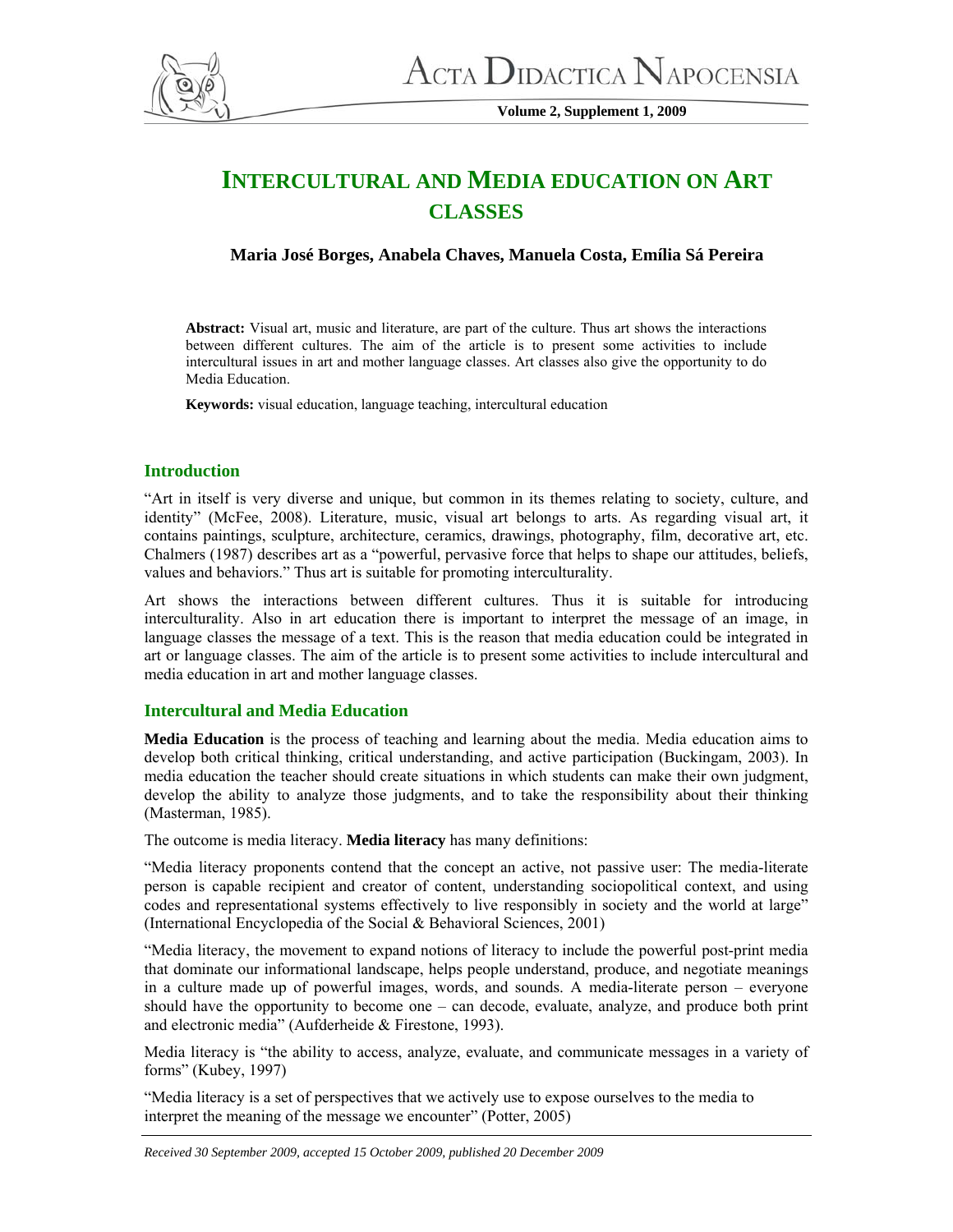**Intercultural Education** is <sub>n</sub> a necessary openness to the other, especially in this new context of globalization, which is specific to the new European context..." (Moldoveanu & Dumitru, 2005)

# **Examples of good practices**

The ICTime project aims to develop methodology to integrate different type of media in intercultural education. Some activities using photos and films in intercultural education are presented in Marchis, Ciascai & Costa, 2008; Marchis, Ciascai & Sa Pereira, 2008; Marchis, Ciascai & Saial, 2008. In this article we present four activities integrating intercultural and media education in Art and Language class, using different type of media (film, picture, slide-show). These activities were developed during the ICTime course organized in Seixal, Portugal in 2008.

# **1. Activity**: **Masks**

# **Objectives/Competences:**

- To Understand the importance of preserving cultural traditions;
- To understand the various intercultural differences expressed in plastic and visual communication;
- To integrate the knowledge and the techniques for making masks.

**Contents:** Geometric drawing, painting, gluing, modeling; visual communications: structure, forms, textures.

# **Time:** 180 minutes.

**Resources:** Laptop, videoprojector, presentation made by the teacher about masks; paper, pencils (for drawing); cloth, newspapers, wool, ink, glue, plaster bandages, various papers (for mask)

# **Steps of the activity:**

- To watch a slide-show made by the teacher about "Masks"
- To observe the main cultural differences.
- To discover intercultural relation between the different masks presented.
- To draw human faces
- To construct three-dimensional form plaster masks and papier-maché masks "

# **2. Activity: Posters**

# **Objectives/Competences:**

- To raise awareness of students about the problems of interculturality.
- To show the students the importance of the poster as a tool for communicating ideas in actual societies.
- To express respect for difference;
- To increase the pupils understanding of other cultures and diversity in the world.
- To understand the importance of images in visual communication;
- To use ICT in the classroom.

**Contents:** The activity will turn mainly to the following contents, illustrated by intercultural issues: the social function of a poster (intercultural message); the communication functions of the poster.

# **Time:** 50 minutes

**Resources:** Laptop, video projector, movie made from images on the Internet with posters.

# **Steps of the activity:**

- To preview a film about the relations between poster and the interculturality;
- To make an individual commentary about the watched film;
- To discuss, in a group, about the use of the poster as a means of dissemination ideas;
- To comment the sentence in the film "…the cultural identity is constructed in equality and in diversity."

# **3. Activity**: **"Looking at the world"**

# **Objectives/Competences:**

- To know different cultural realities.
- To be aware of the richness of different cultures.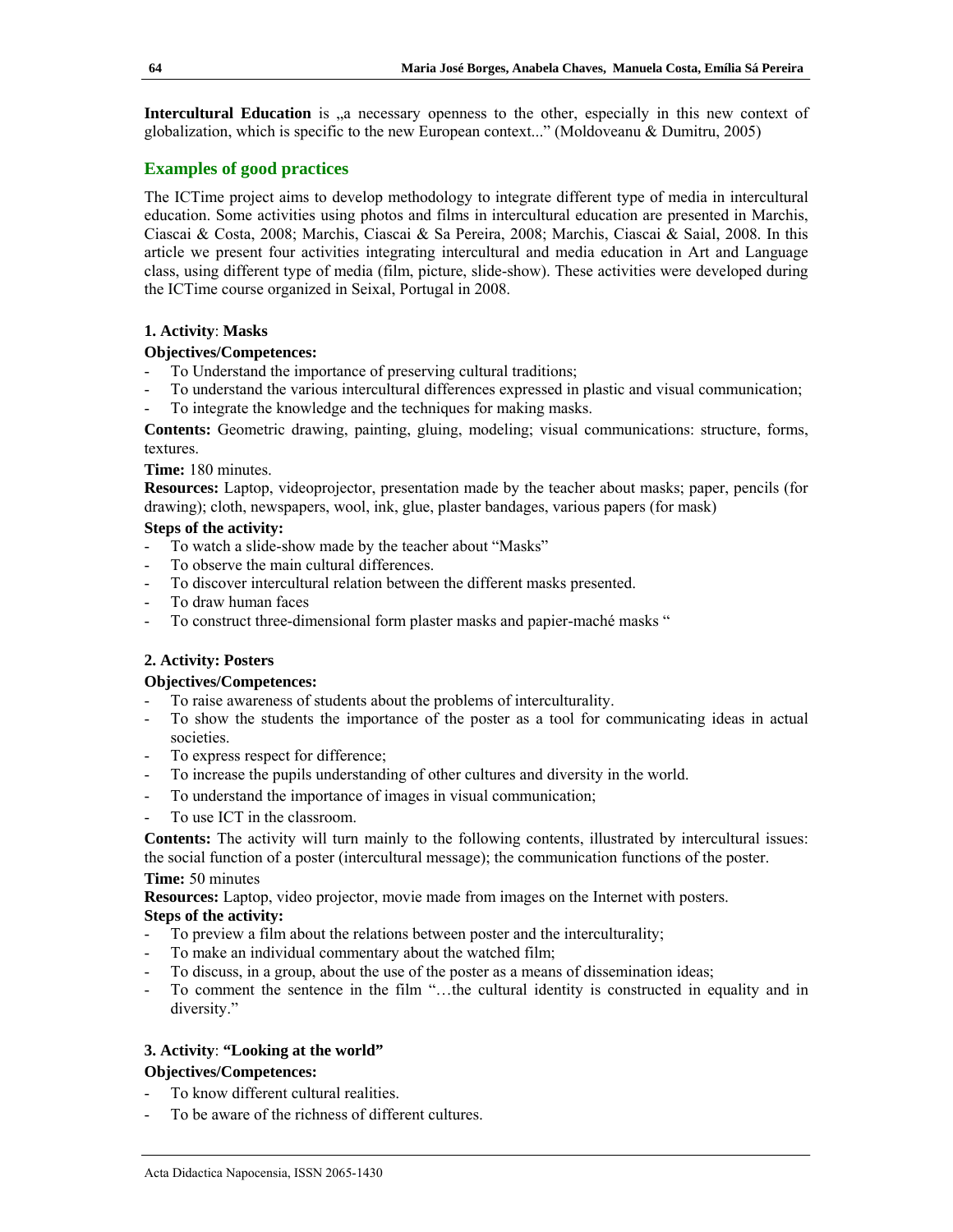- To learn to accept diversity.
- To develop the interest in new technologies.

**Contents**: Module/standard; natural module; artificial module; natural standard; artificial standard **Time:** 90 minutes

**Resources**: presentation made by the teacher about different doors and windows in several regions of Portugal, Brazil, Cape Verde, Macau, Romania, Moldova and Ukraine; laptop, videoprojector; interactive board, worksheets for the interactive board; computer network;

# **Steps of the activity**:

- To watch a slideshow made by the teacher about different doors and windows in several regions of Portugal, Brazil, Cape Verde, Macau, Romania, Moldova and Ukraine. While watching the slideshow, the teacher carries out a game where she asks the students to discover to what region belong those images by the meaning of the sentences.
- The teacher presents the content "Module/standard" in the interactive board with a work sheet in which the students respond to different issues.
- Each pupil selects a door/window and uses the Paint drawing program to edit the image.
- The pupils form group of four and discuss about the similarities and differences of the cultures from where the presented doors and windows are.

#### **4. Activity: "Children of the world"**

#### **Objectives/Competences**:

- To sensitize students to the acceptance of different cultures through the observation of children from different cultures.
- To carry out a comparative analysis of the physical characteristics among them.

**Contents**: Physical and psychological picture; the adjectives.

# **Time**: 90 minutes.

**Resources**: Computer, projector, film made by the teacher about children from different cultures; blackboard, chalk, paper and pen. (For students with special educational needs, work sheet and dictionaries.)

# **Steps of the activity:**

- The teacher presents the objectives of the lesson: to observe several photographs of children from different cultures and identify traits that characterize and relate to their country of origin.
- Projection of a film made by the teacher aiming at sensitizing the cultural differences.
- Dialogue with the students on the observed images oriented for the following order:
	- o Images they liked more;
	- o Oral description of these images and justification for their choice;
	- Countries the children could be from:
	- o Characteristic features connecting them with those countries;
	- o Identification of clothes they use and justification;
	- o Social environment they belong to and justification;
	- o Possible experiences;
	- o Type of education;
- Identification, in small groups, of physical and psychological aspects.
- Speaking and writing (blackboard and diaries) activity: adjectives to characterize his/her physical and psychological portrait. (Teacher can provide a list of adjectives to the students with special educational needs, so that they choose to agreement with each image and a dictionary to identify the meaning of any word that is unknown).
- Analysis of intercultural aspects (for example the boy in Nepal with the Chicago Bulls cap).
- Writing a text in prose or verse, in small groups, whose characters are drawn from the film. Reading the texts

#### **Suggestions for the teachers**:

Continuing to tackle this theme with the students, it can be studied the text "Children of all the colours" from the Portuguese writer Luísa Ducla Soares, with possible presentation dramatized by the